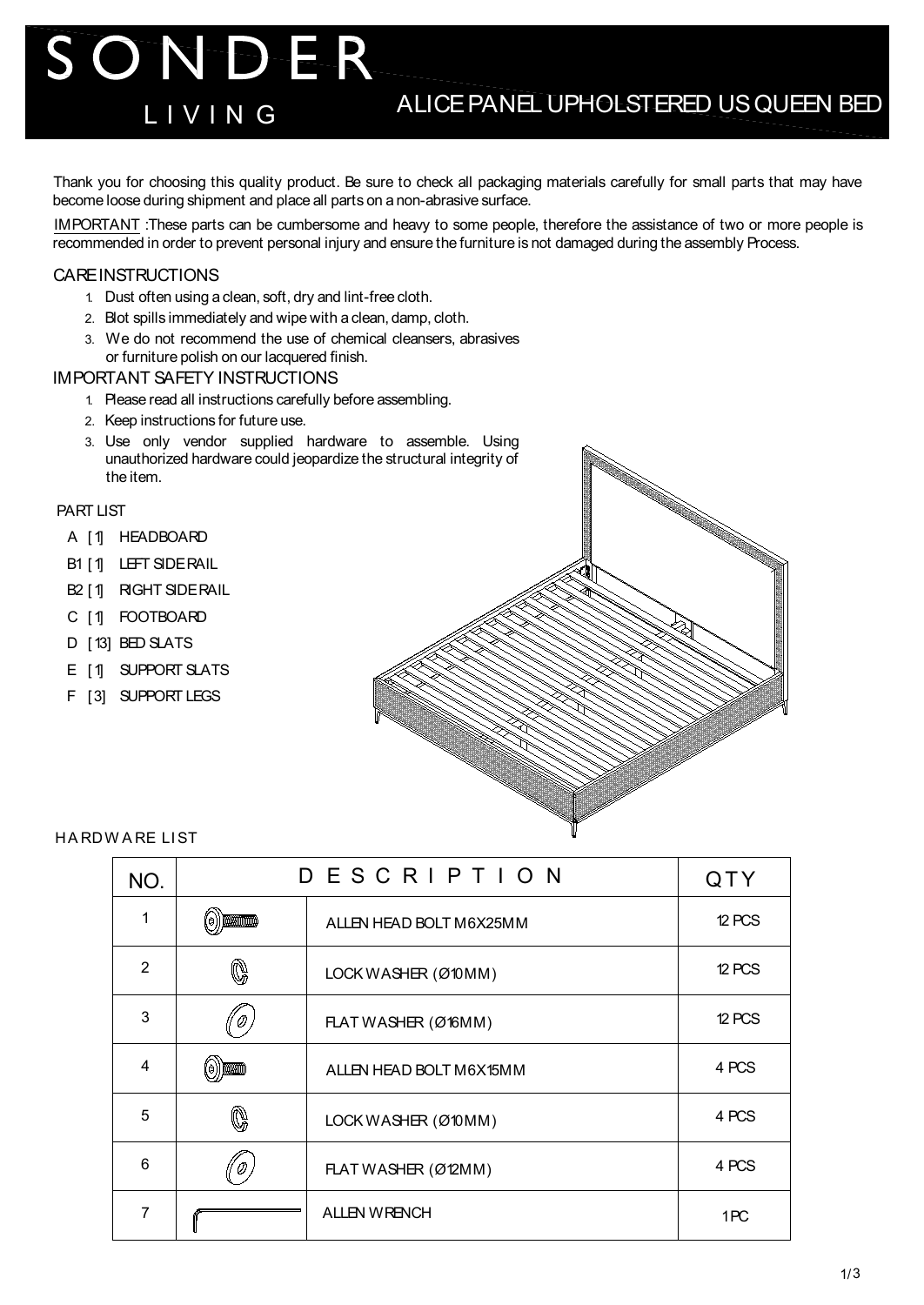

# **ASSEMBLY INSTRUCTION**

The bed is composed of several components: The headboard, foot board, side rails, bed slats, support slats and support legs. Determine the intended location and ensure there is enough space to work with and fully read these instructions before physically doing the entire assembly.

### STEP #1:

Place the headboard upright in the position you wish the bed to be in when fully assembled. The headboard bed fast hardware should be facing inside, toward the mattress. Raise the left side rail (B1) up and attach the left side rail (B1) to the headboard (A) by using Allen bolt (1), lock washer (2) and flat washer (3) as per illustrated on FIGURE 01.

### **STEP #2:**

Repeat the above procedure with the right side rail (B2) to attach it to the headboard (A), and then repeat to connect side rails (B1/B2) to the footboard (C).

## **STEP #3:**

Insert set of the Allen bolt (4) together with Lock washer (5) and Flat washer (6) into the holes of the metal plate installed on the bottom of the side rail as in FIGURE 02.

### STEP<sub>#4</sub>

Attach the short support leg (F) to the slat support (E) by turning it manually, as illustrated in FIGURE 03.